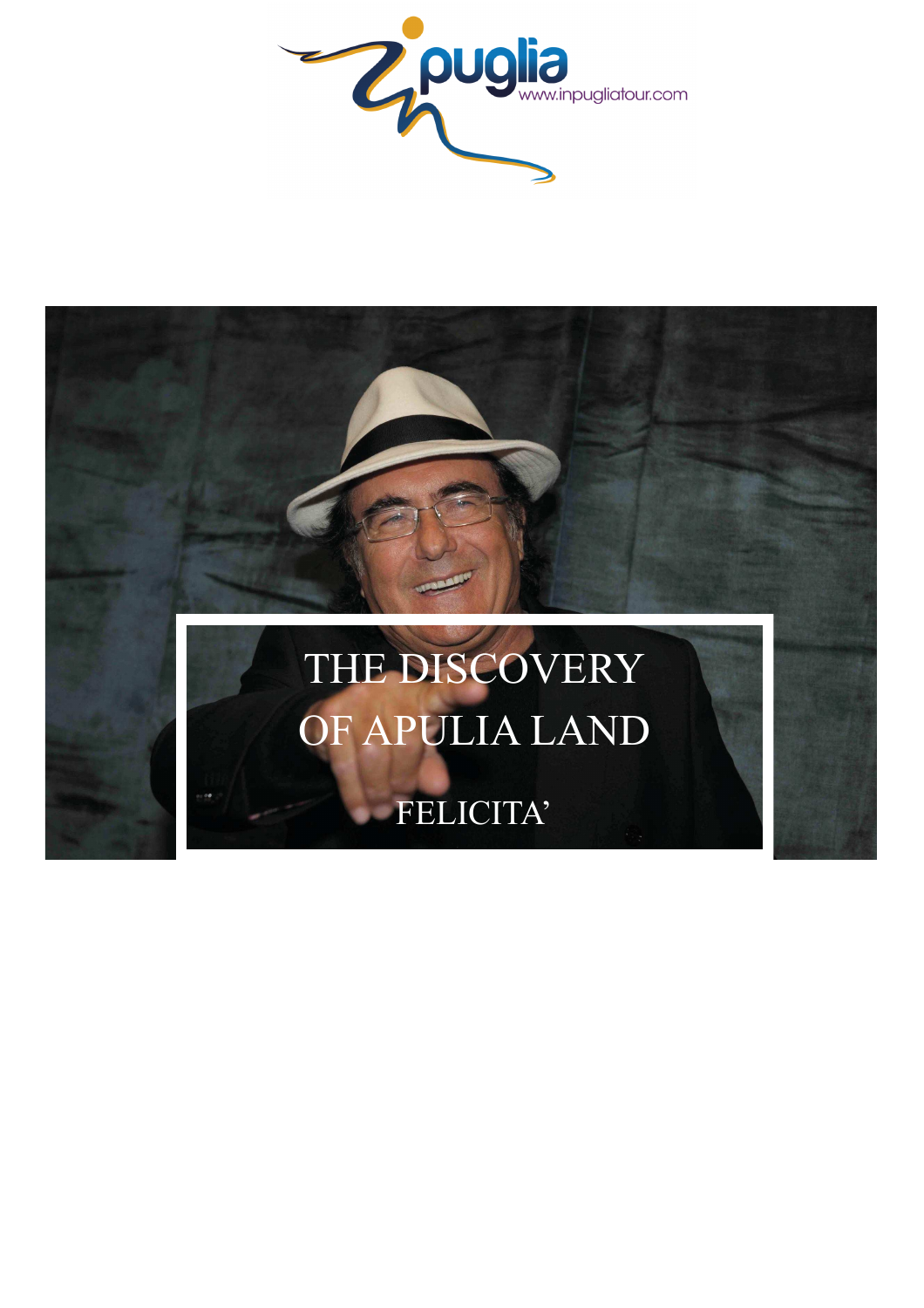**Puglia, treasure chest of stories to discover, among the remains of a story that tells of myths, legendary figures and extraordinary figures lives who loved this land. Puglia magic, restless, wild. Puglia, the land of castles and ancient villages, artists and artisans, musicians and comedians. Puglia to discover, to live, not to be forgotten.** 

**InPugliatour organizes a 8-day tour among the most beautiful cities of Apulia. We will guide you through castles and monuments. We will take you into the exciting discovery stories and traditions, tastes and sounds.** 

## **Day 1 - WELCOME IN PUGLIA!**

**Reception in the afternoon with accommodation and dinner in the Hotel " Felicità" Carrisi** 



**9.00 breakfast. The day takes place in Carrisi estate, with tasting of the wines produced. Afterwards there will be a course in Culinary Master Class.** 

**08.00 pm Dinner at the hotel and evening at leisure.** 

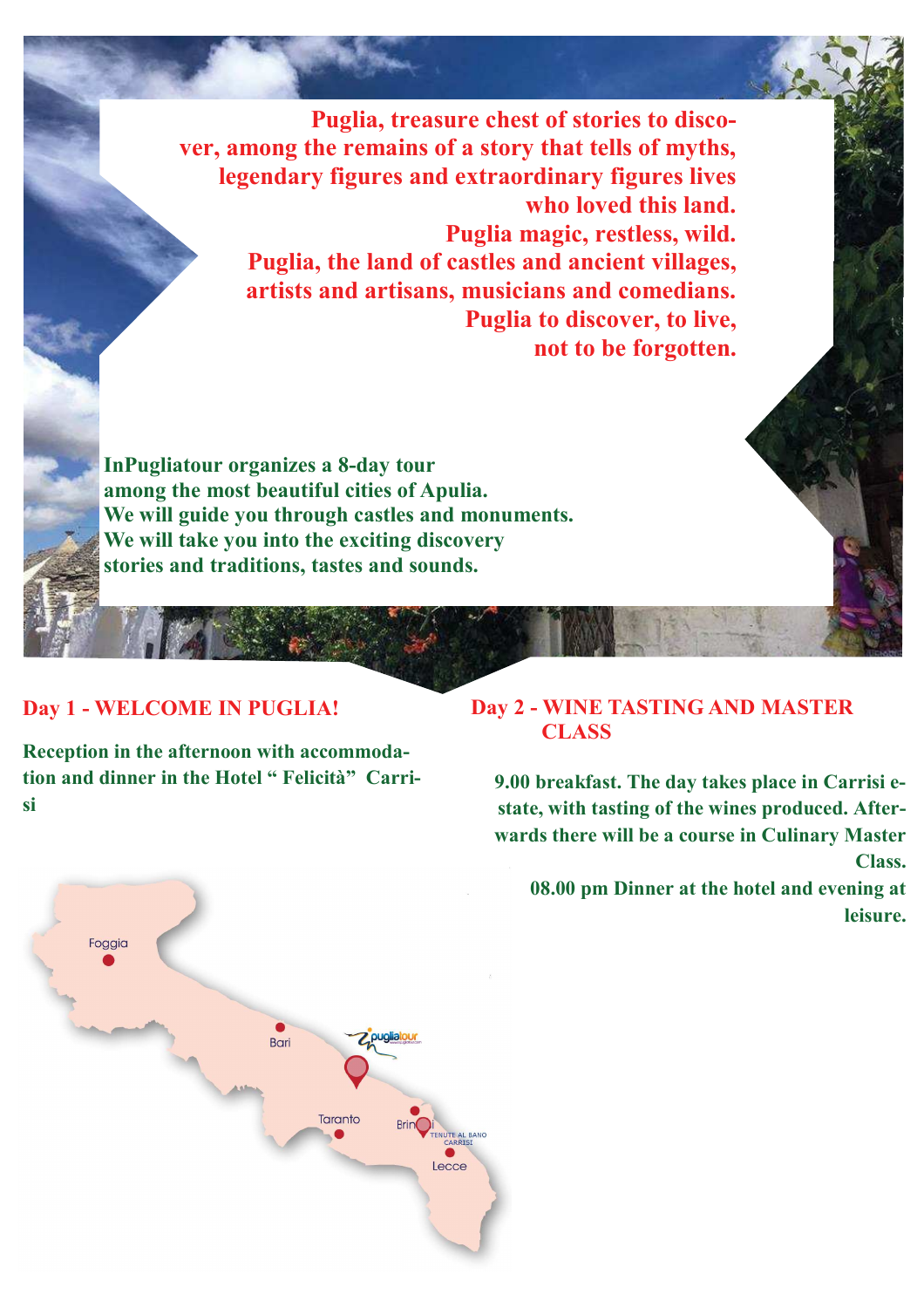## **Day 3 - BETWEEN TRULLI AND CAVES**

**8.00 Breakfast in the hotel. Departure for Martina Franca and visit the famous baroque town and famous for the festival of the Itria Valley . Then visit Alberobello , Capital of Trulli and Unesco site. 01.30 pm Lunch and wine tasting at Winery " Cantine Albea " . 03.00 pm We will move to visit the Caves of Castellana. Then we move to Polignano a Mare, the town of " Mister Volare" , Domenico Modugno. At 08.00 pm dinner at a restaurant Polignano.** 

**Return to hotel** 

## **Day 4 - BETWEEN THE WHITE CITY AND ITRIA VALLEY**

**8.00 pmBreakfast at the hotel and departure for the White City of Ostuni.** 

**Guided tour of the old town, featuring the white houses after which Ostuni has been named The White City. Tour and tasting at an oil mill and museum.** 

**02.00 pm lunch at a local restaurant Cisternino. In the afternoon we move to nearby Cisternino, in the heart of the Itria Valley, to discover typical food, popular music, arts and crafts. Return to hotel and dinner.** 

**Evening at leisure**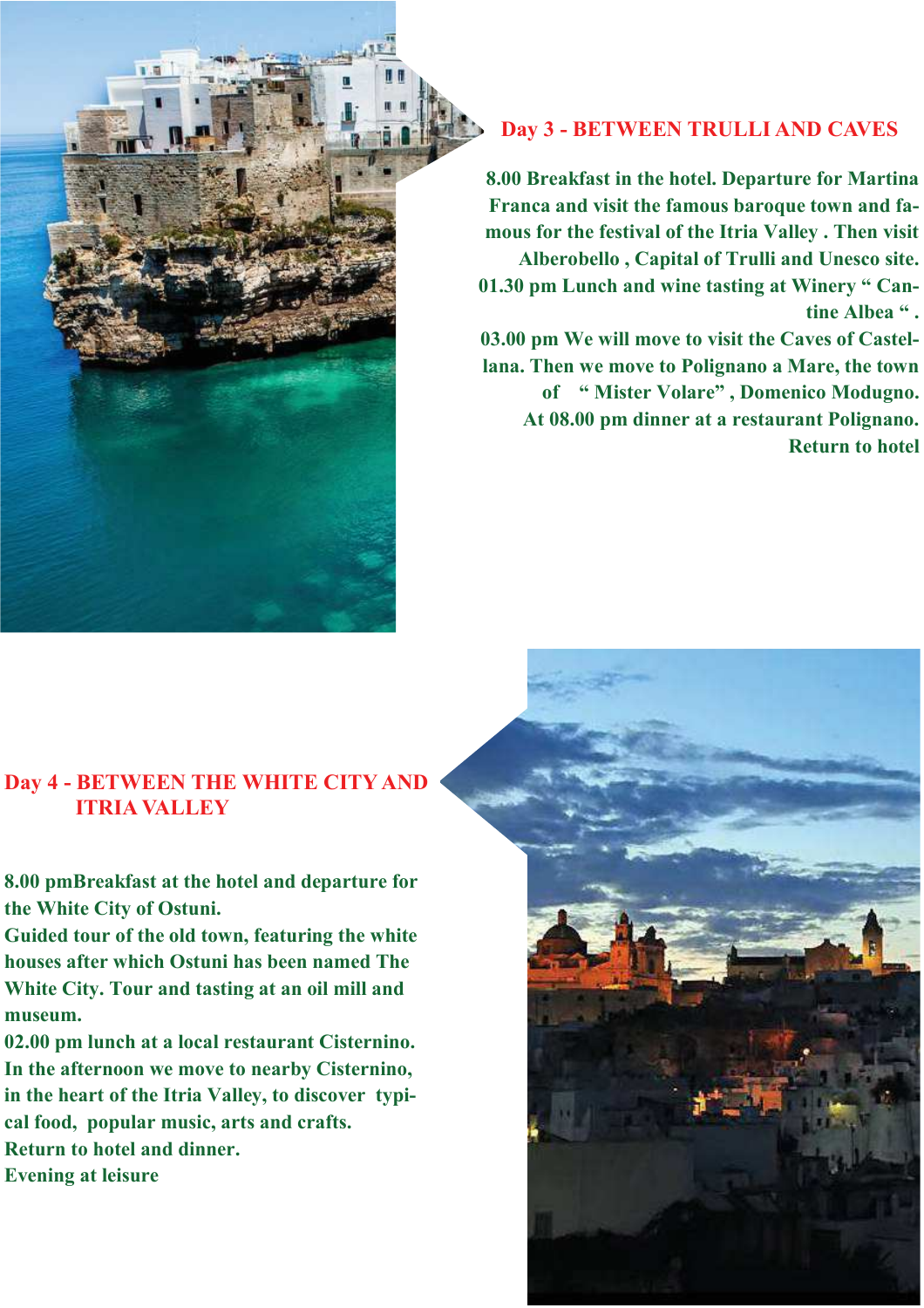# **Day 5 - UNESCO MONUMENTS**

**8.00 Breakfast in the hotel. Departure for the "alta murgia", visit the UNESCO site the Castel del Monte, the discovery of this mysterious and intriguing octagonal castle wanted by the great and enlightened emperor Federico II.** 

**01.00 pm lunch and tasting at the Winery "Villa Schinosa ".**

**03:00 pm departure for the UNESCO site Matera, sightseeing stones and capital the culture of 2019.** 

**08.00 pm return to the hotel and dinner.** 





#### **Day 6 - DISCOVERING SALENTO**

**8.00 Breakfast at the hotel and departure for Salento. Guided tour of the city of Lecce, the Apulian capital of Baroque, also known as "The Florence of the South". Here the ancient Messapian origins and the remains of Roman domination mingle with plenty of Baroque, offering views and sceneries of magnificent beauty.Visit of the most important monuments of the city Lunch at leisure. In the afternoon transfer to Otranto. Guided city tour. Visit to the Cathedral with the famous mosaic of Pantaleone, the Byzantine. Church of St. Peter's and the Aragonese Castle. 07.00 pm Return to hotel and dinner. Evening at leisure**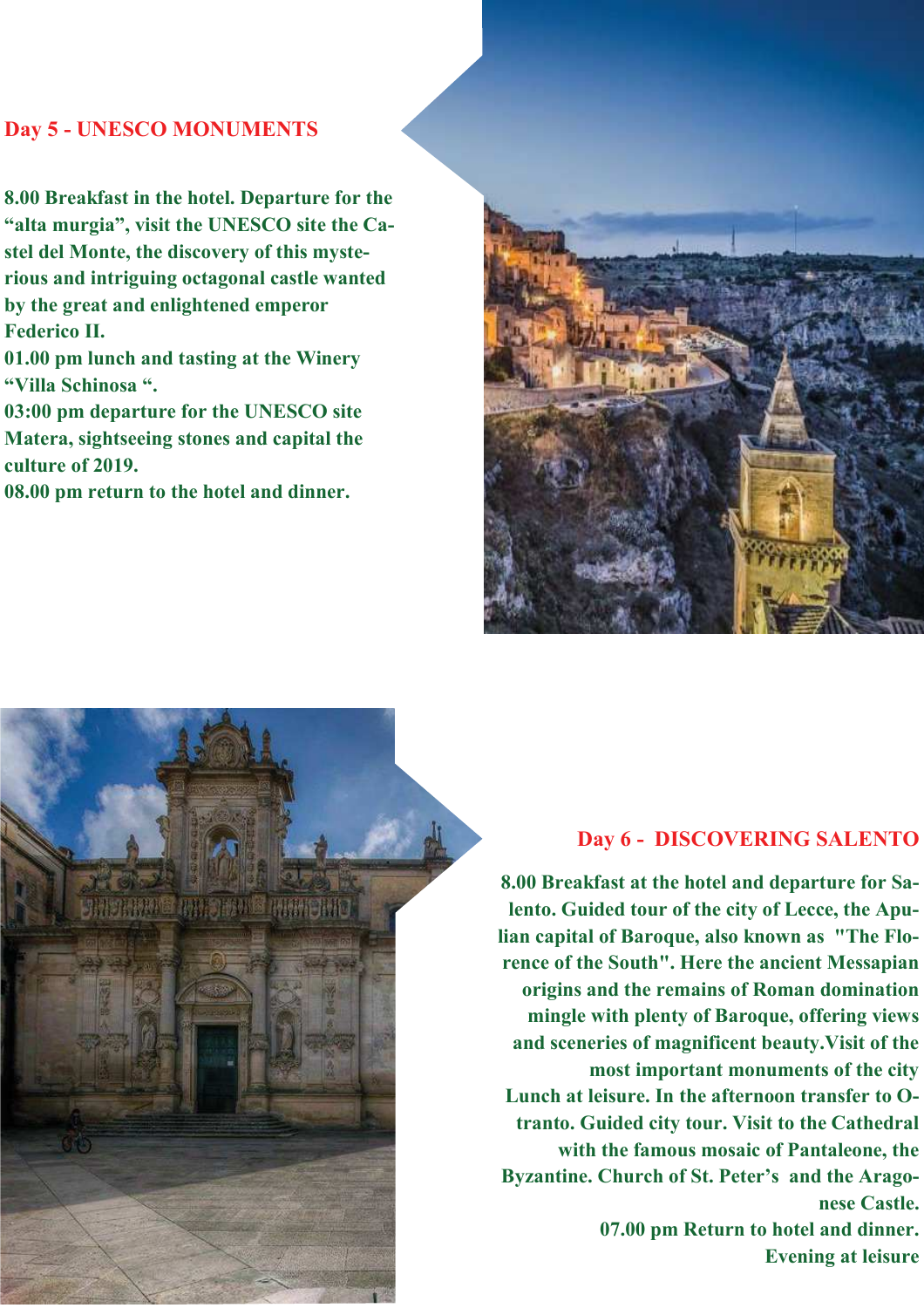

### **Day 7 - TASTING AND RELAX**

**9.00 Breakfast in the hotel. You move Winery " Due Palme ", where after visiting there will be a tasting. Lunch at leisure Afternoon free for shopping 08.00 pm return and dinner at the hotel.** 

**Day 8 – FAREWELL** 

**9.00 Breakfast at the hotel. farewell and departure** 

> The fee includes: accommodation in 3 or 4-star hotels with treatment of 4 full board and 3 half board including drinks; assistance for the duration of the stay and specialized tour guides for excursions; entry to museums where required; tastings of typical local products in the places of production; insurance coverage.

The fee does not include: transfers, tips and all that is not included in the "price includes".